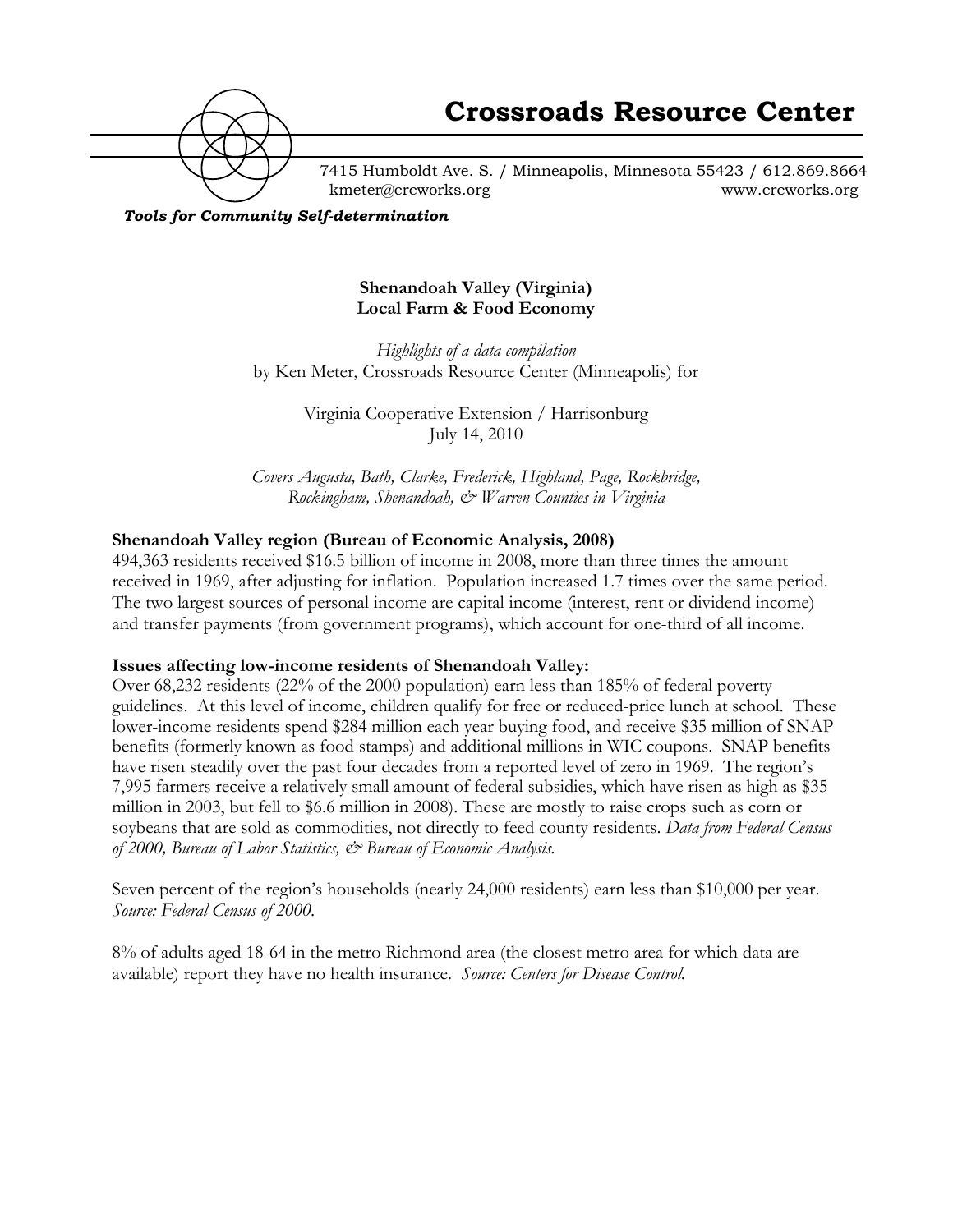# **Food-related health conditions:**

21% of Richmond metro adults (the closest metro area for which data are available) surveyed in 2008 reported that they participated in no physical activities during the previous month. *Source: Centers for Disease Control.*

7% of Richmond metro residents have been diagnosed with diabetes. *Source: Centers for Disease Control.* Medical costs for treating diabetes in the Shenandoah Valley are estimated at \$285 million per year. *Source: American Diabetes Association calculator.*

67% of Richmond metro residents are overweight (39%) or obese (28%). *Source: Centers for Disease Control.*

## **The region's farms (Agricultural Census, 2007)**

*Land:*

- 7,995 farms. This is 17% of Virginia farms.
- $\bullet$  165 (2%) of these are 1,000 acres or more in size.
- 3,482 (44%) farms are less than 50 acres.
- Average farm size is 149 acres, 87% of the state average of 171 acres.
- The region has 1.2 million acres of land in farms.
- This amounts to 15% of the state's farmland.
- 5,119 acres of harvested cropland.
- 372 farms (5%) have a total of 10,661 acres of irrigated land.
- This is 13% of Virginia's irrigated acreage.
- Average value of land and buildings per farm is \$789,550. This is 110% of the state average of \$720,538.

*Sales & Production Costs:*

- The region's farmers sold \$1 billion of crops and livestock (2007).
- Of this, \$85 million were crop sales (8% of sales).
- Income from selling crops rose 44% from 2002 to 2007.
- \$986 million of livestock and related products were sold (92% of sales).
- This amounts to 48% of all the livestock sold in Virginia.
- The number of farms selling livestock fell 5% since 2002, while sales increased 25%.
- 4,650 (58%) of the region's farms sold less than \$10,000 of products in 2007.
- Commodities sold by these smaller farms totaled 1.1% of product sales.
- 1,257 farms (16%) sold more than \$100,000 of products.
- Commodities sold by these larger farms totaled 93% of product sales.
- Main expense item paid by the region's farmers was \$419 million for feeding livestock. Next largest expense was \$143 million in livestock purchases. Farmers charged \$63 million to depreciation, and spent \$47 for supplies, repairs, and maintenance. Fuel costs ranked next, at \$39 million, and farmers spent \$31 million paying interest on loans.
- 1,236 farms collected nearly \$5 million in federal subsidies in 2007.
- 56% of the region's farms (4,471 of 7,995) reported net losses in 2007 after federal subsidies are taken into account. This is better than the state average of 62%. County-by-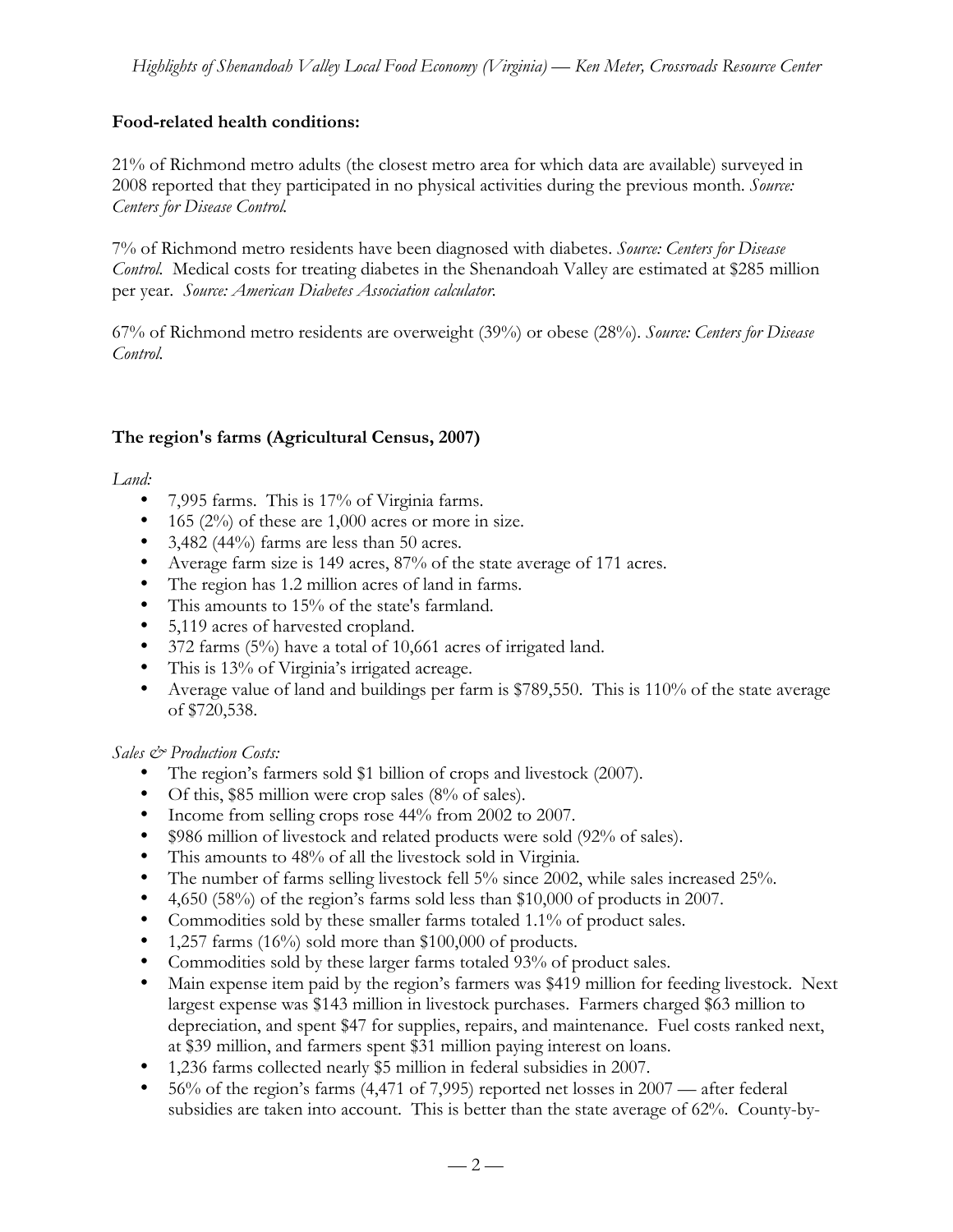county, rates of net losses varied from 46% in Rockingham County to 74% in Clarke County.

*Cattle & Dairy:*

- 5,004 ranches and farms hold an inventory of 364,264 cattle.
- 209,839 cattle were sold by 4,408 farms for total sales of \$144 million *(Sales data from Bath County were not reported by USDA in an effort to protect confidentiality, so these figures do not show total sales).*
- 380 farms raise at least 38,000 milk cows. However, data from two counties (Bath & Highland) were *suppressed by USDA in an effort to protect confidentiality, so these figures do not show total inventory.*
- 384 farms sold \$131 million of milk and dairy products. Sales data for Bath & Highalnd counties *were also suppressed.*
- 1,949 farms sold \$15 million of forage crops.
- 800 Valley farms raised 713,869 tons of corn for silage on 46,107 acres.

# *Other livestock & animal products:*

- Poultry and egg sales totaled \$693 million, from 1,231 farms. *However, sales data from Warren County were suppressed by USDA in an effort to protect confidentiality, so these figures do not show total sales.*
- 394 farms hold an inventory of at least 159 million broiler chickens. *However, data from three counties (Clarke, Highland, & Warren) were suppressed by USDA in an effort to protect confidentiality, so these figures do not show total inventory.*
- 669 farms hold an inventory of 1.5 million laying hens.
- 245 farms sold 12,299 hogs and pigs.
- Sales of horses and ponies totaled more than \$4 million. *However, data from four counties (Augusta, Frederick, Page, & Warren) were suppressed by USDA in an effort to protect confidentiality, so these figures do not show total inventory.*
- 599 farms held an inventory of 23,930 sheep and lambs.
- Sheep and lamb sales totaled at least \$2.2 million, *although sales data from Clarke County were suppressed by USDA in an effort to protect confidentialty.*

*Grains, Dry Edible Beans, Oil Crops, and others:*

- 761 Shenandoah Valley farms raised more than \$16 million (5.6 million bushels) of corn on 50,937 acres in 2007. *However, sales data from three counties (Bath, Highland, & Warren) were suppressed by USDA in an effort to protect confidentiality, so these figures do not show total sales.*
- 240 of the region's farms raised at least \$5 million (713,755 bushels) of soybeans on 17,712 acres in 2007. However, sales data from three counties (Bath, Rockbridge, & Warren) were suppressed by *USDA in an effort to protect confidentiality, so these figures do not show total sales.*
- 116 of the region's farmers sold 406,298 bushels of winter wheat on 6,535 acres.
- The county's wheat crop brought a total of \$1.7 million.
- 31 farms sold 13,541 bushels of oats from 241 acres.
- 200 farms produced 496,794 bushels of barley on 6,645 acres, with 169 farms selling \$441,000. *However, sales data from three counties (Clarke, Frederick, & Rockbridge) were suppressed by USDA in an effort to protect confidentiality, so these figures do not show total sales.*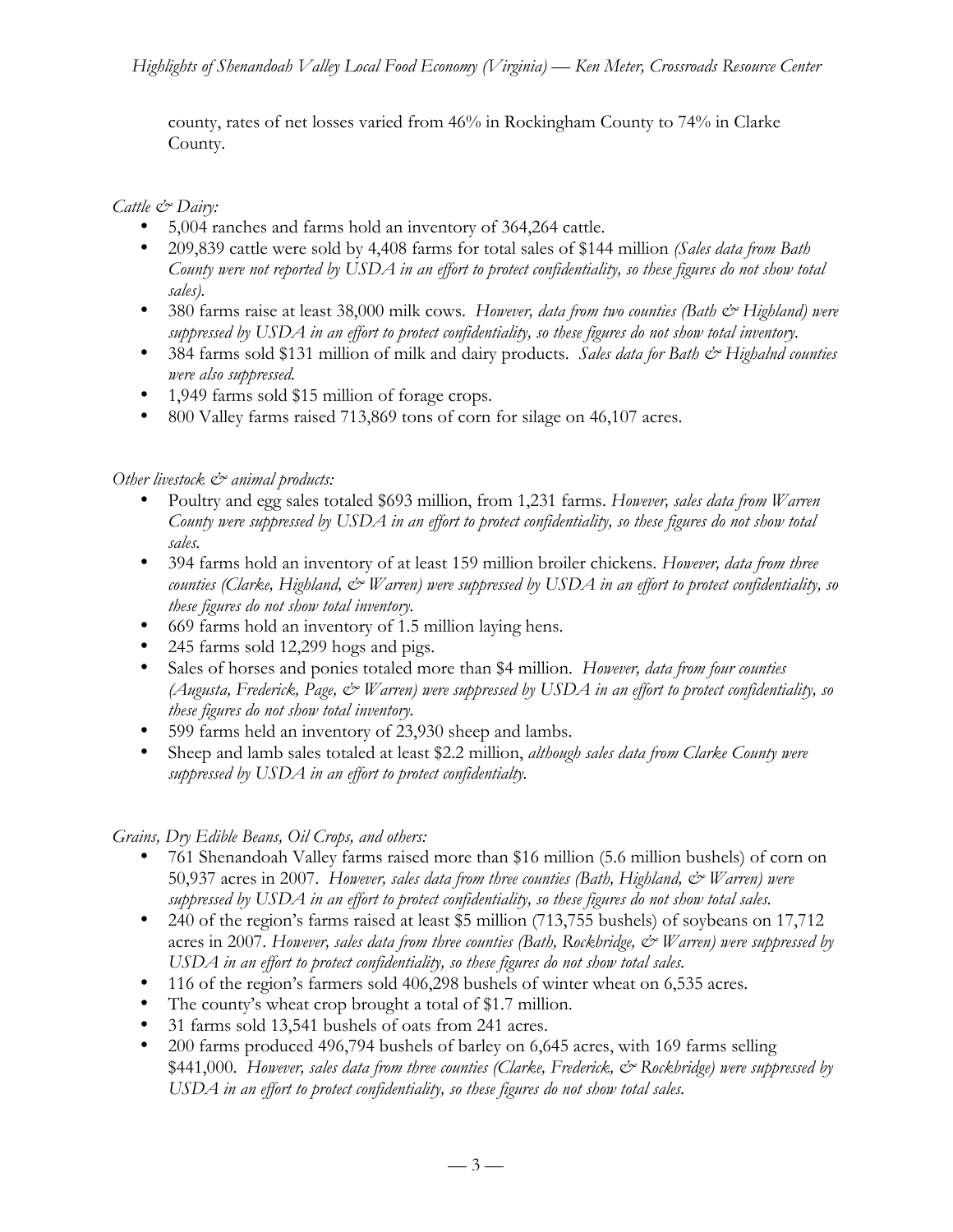*Vegetables & Melons (some farmers state that Ag Census data does not fully represent vegetable production):*

- 204 farms sold \$2.4 million of vegetables, melons, and potatoes. *However, sales data from four counties (Bath, Clarke, Highland, & Page) were suppressed by USDA in an effort to protect confidentiality, so these figures do not show total sales.*
- This represents an increase of 46% in the number of farms selling vegetables since 2002.
- Vegetable sales rose at least 66% from 2002 to 2007 *(Note data suppression, above).*

*Fruits, nuts and berries (some farmers state that Ag Census data does not fully represent fruit production):*

- The region has 176 fruit farms with a total of 8,235 acres of orchards.
- 212 farms sold \$29 million of fruits, nuts and berries.'
- This represents a 63% rise in fruit sales over 2002, on essentially the same number of farms. *Note, however, that sales data from two counties (Bath in 2007 and Highland in 2002) were suppressed by USDA in an effort to protect confidentiality, so these figures do not show total sales.*

## *Nursery, Greenhouse & Ornamental plants*

- 159 farms sold \$14 million of nursery, greenhouse, and ornamentals in 2007.
- This is a decline of 10% in the number of farms, and a decline of 27% in sales, since 2002.

## *Direct and organic sales:*

- 590 farms sell \$4.3 million of food directly to consumers. This is a 17% increase in the number of farms (504 in 2002) selling direct, and an 83% increase in direct sales (\$2.4 million in 2002) since 2002.
- These direct sales represent 0.4% of all farm product sales, the same as the national average.
- 350 farms in the region produce value-added products.
- 52 farms are listed as Community Supported Agriculture (CSA) farms. *Note that USDA tallies of CSA farms are often less complete than local counts.*
- 50 of the region's farms sold at least \$1.7 million of organic foods. *However, sales data from four counties (Augusta, Page, Shenandoah, & Warren) were suppressed by USDA in an effort to protect confidentiality, so these figures do not show total sales.*

## *Conservation practices:*

- 76 of the region's farms generate electricity on the farm.
- 1,898 farms practice conservation tillage.
- 2,057 practice rotational grazing.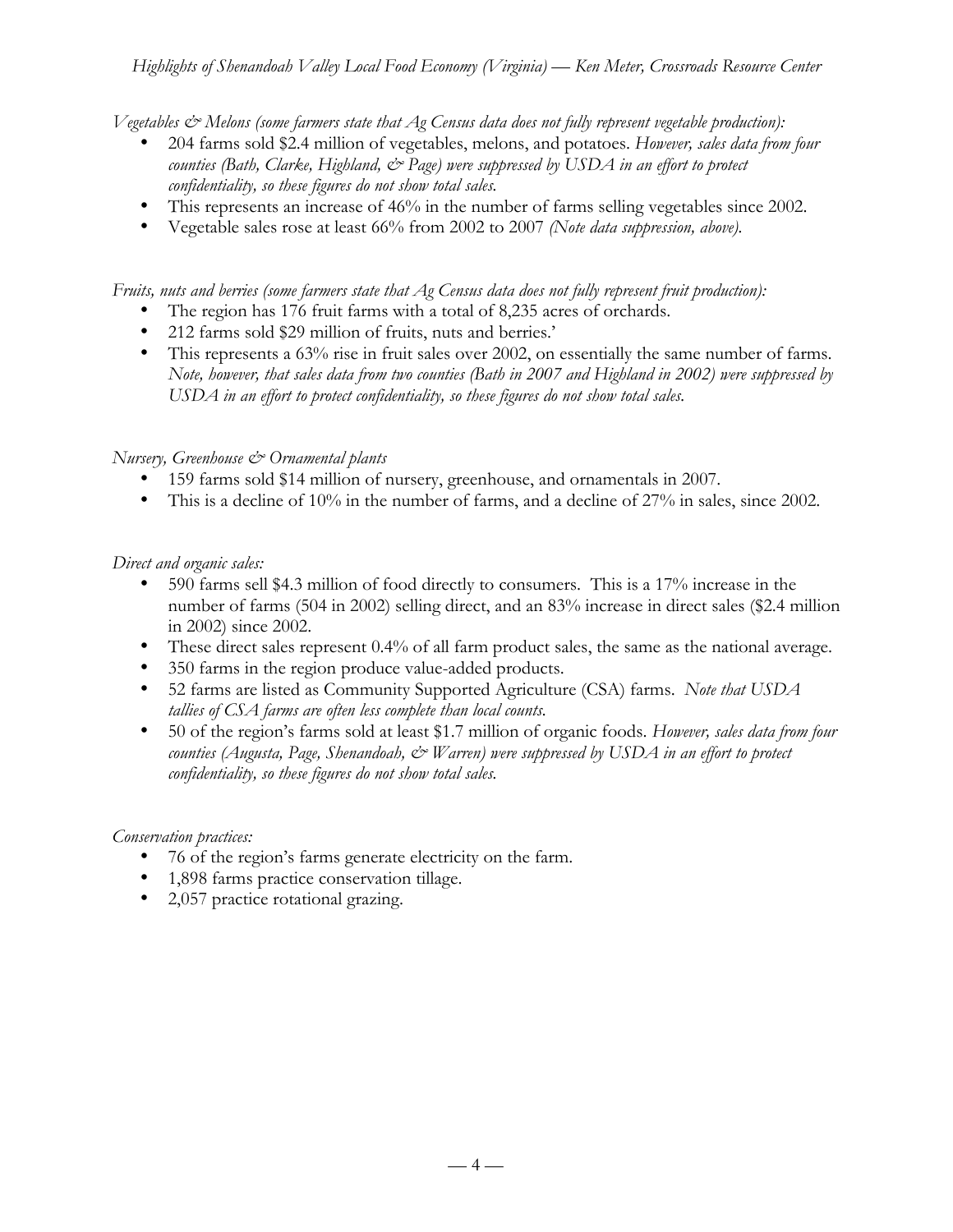# **Key farm products sold in Shenandoah Valley (2007)**

*Source: Census of Agriculture*

|                 | \$ millions |
|-----------------|-------------|
| Poultry & eggs  | $**693$     |
| Cattle & calves | **144       |
| Milk & dairy    | $***131$    |
| Fruits & nuts   | 29          |
| Corn for grain  | **16        |
| Forage crops    | 15          |
| Ornamentals     | 14          |
| Soybeans        | **հ         |
| Horses & ponies | **4         |
| Vegetables      | **2.4       |
| Sheep & goats   | $**2.2$     |
| Wheat           | 1.7         |

*\*\* Denotes data have been suppressed by USDA to protect confidentiality. Nevertheless, these totals represent \$1.06 billion out of the region's \$1.07 of farm sales.*

#### **Key farm products sold in Shenandoah Valley, 2007**

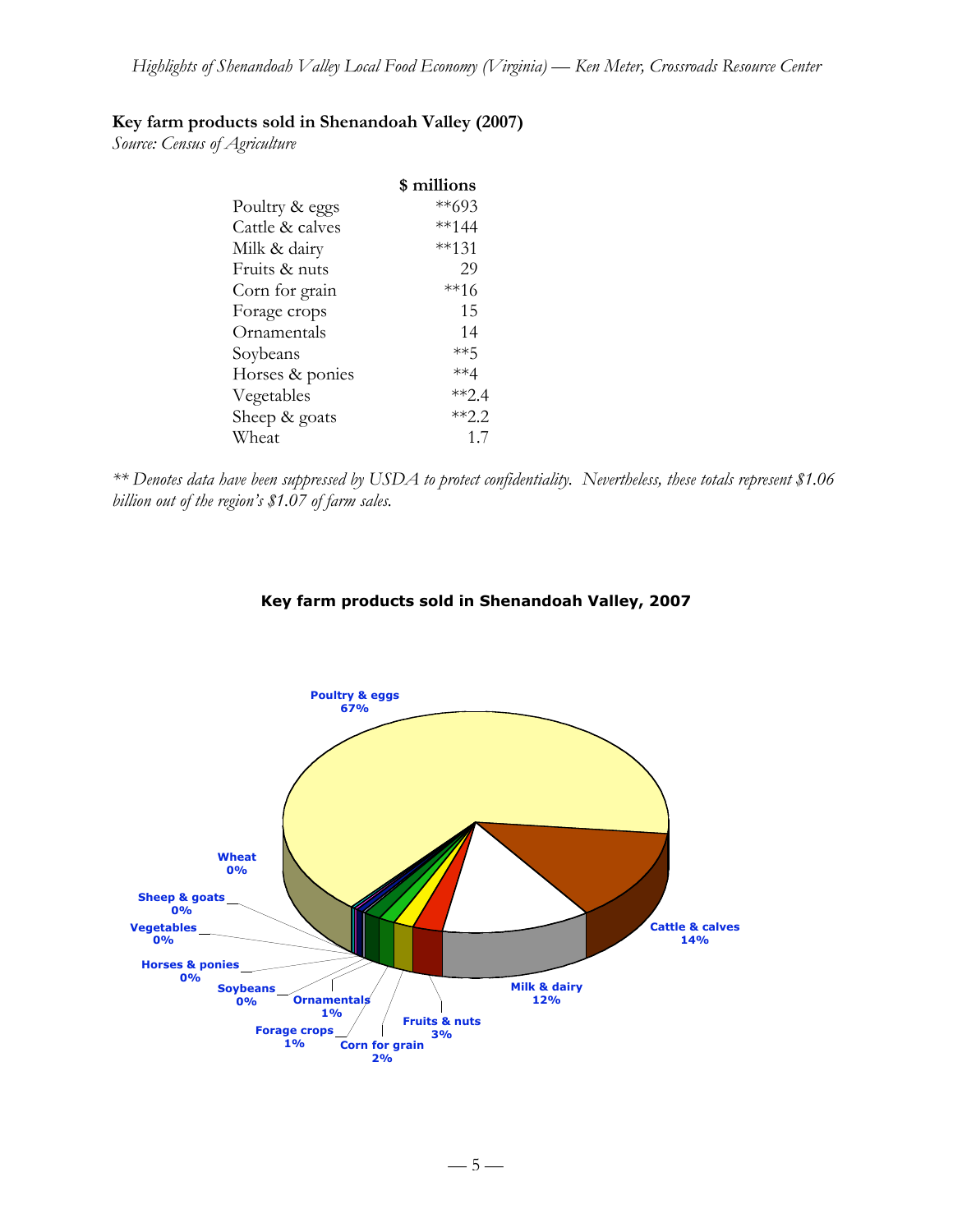# **County Highlights (Census of Agriculture, 2007)**

## **Augusta County**

- 1,729 farms, 2% more than in 2002.
- Total land in farms was 286,195 acres, 6% less than in 2002.
- Farmers sold \$195 million of commodities in 2007.
- Crop sales totaled \$20 million (10% of total sales).
- Livestock and related product sales totaled \$175 million (90% of total sales).
- Most prevalent farm size was 10-49 acres, with 593 farms.
- Next most prevalent farm size was 50-179 acres, with 564 farms.
- 344 (20%) farms sold less than \$1,000 of products.
- 249 (14%) farms sold more than \$100,000 of products.
- Ranks  $1<sup>st</sup>$  in Virginia for sales of sheep and goats, with a total of \$622,000 sold.
- Ranks  $1<sup>st</sup>$  in state for acreage devoted to forage.
- Ranks  $2^{nd}$  in state for value of agricultural products sold.<br>• Ranks  $2^{nd}$  in Virginia for value of livestock and products
- Ranks 2<sup>nd</sup> in Virginia for value of livestock and products sold.
- Ranks  $2<sup>nd</sup>$  in Virginia for value of cattle sold, with \$40 million.
- Ranks  $2<sup>nd</sup>$  in state for number of cattle and calves, with 100,808.<br>• Ranks  $2<sup>nd</sup>$  in state for number of turkeys with 1.5 million
- Ranks  $2<sup>nd</sup>$  in state for number of turkeys, with 1.5 million.
- Ranks 3<sup>rd</sup> in Virginia for sales of milk and dairy products, with \$27.8 million.
- Ranks  $3^{rd}$  in state for sales of poultry and eggs, with \$105 million.<br>• Ranks  $3^{rd}$  in state for acres devoted to corn for silage, with 12.020
- Ranks  $3^{rd}$  in state for acres devoted to corn for silage, with 12,020.<br>• Ranks  $4^{th}$  in state for acres devoted to corn for grain with 17.342
- Ranks  $4<sup>th</sup>$  in state for acres devoted to corn for grain, with 17,342.
- Ranks  $6<sup>th</sup>$  in Virginia for sales of forage crops, with \$2.7 million.
- Ranks  $7<sup>th</sup>$  in state for inventory of both broiler chickens and laying hens.

## **Bath County**

- 120 farms, down from 124 in 2002.
- Total land in farms was 38,412 acres, 27% less than in 2002.
- Farmers sold \$3.9 million of commodities in 2007.
- Crop sales totaled \$1.1 million (29% of total sales).
- Livestock and related product sales totaled \$2.8 million (71% of total sales).
- Top products appear to be cattle, calves, milk, and forage, but many sales figures are suppressed by USDA in an effort to protect confidentiality.
- Most prevalent farm size was 50-179 acres, with 34 farms.
- Next most prevalent farm size was 10-49 acres, with 31 farms.
- 38 (32%) farms sold less than \$1,000 of products.
- 7 (5.8%) farms sold more than \$100,000 of products.

## **Clarke County**

- $\bullet$  496 farms, 5% more than in 2002.
- Total land in farms was 67,919 acres, 9% less than in 2002.
- Farmers sold \$21.9 million of commodities in 2007.
- Crop sales totaled \$5.2 million (24% of total sales).
- Livestock and related product sales totaled \$16.7 million (76% of total sales).
- Most prevalent farm size was 10-49 acres, with 200 farms.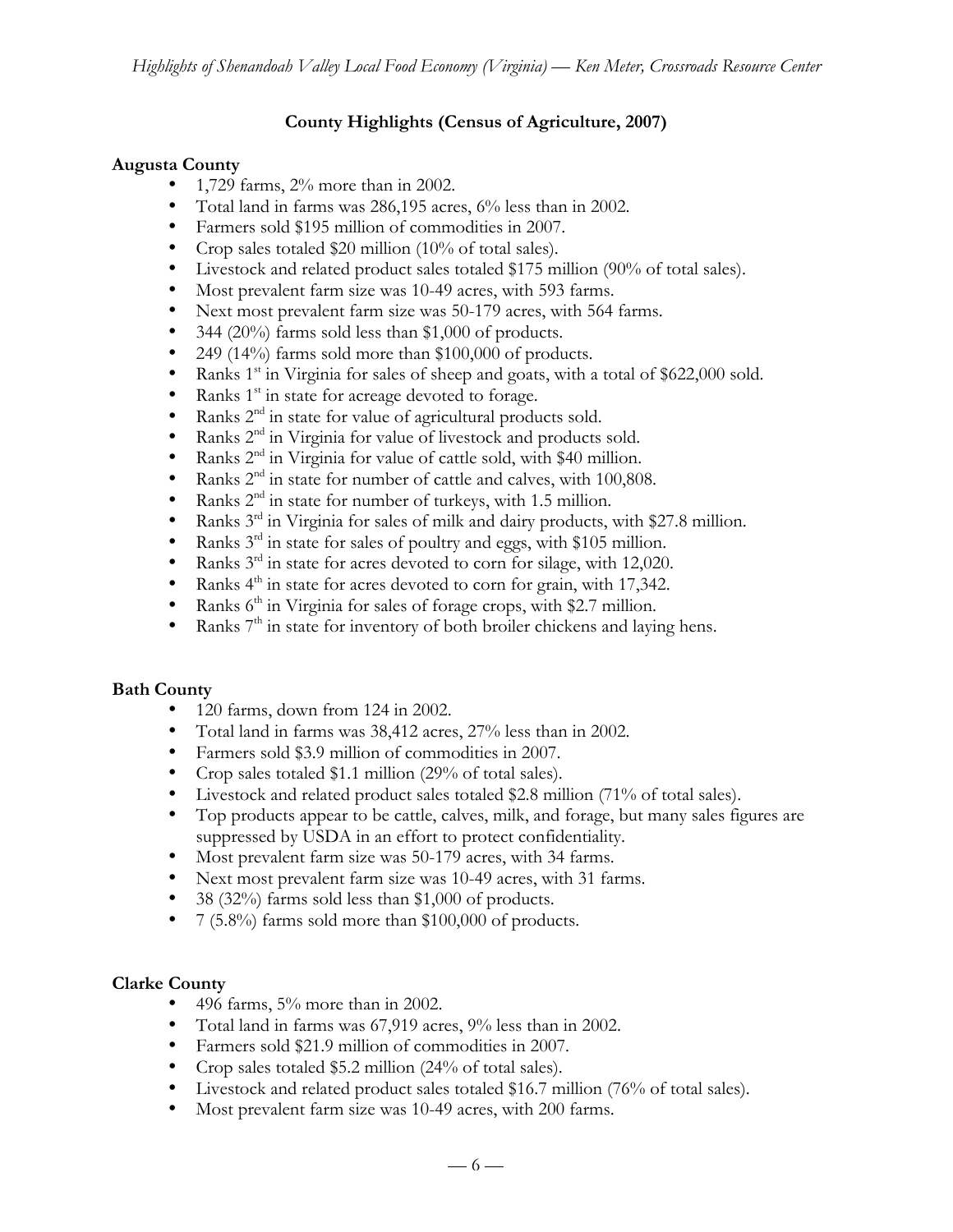- Next most prevalent farm size was 50-179 acres, with 150 farms.
- 171 (34%) farms sold less than \$1,000 of products.
- 35 (7%) farms sold more than \$100,000 of products.
- Clarke County farmers sold \$6.9 million of cattle and calves.
- County farmers sold \$5.9 million of milk and dairy products.
- Ranks  $2<sup>nd</sup>$  in Virginia for bee colonies, with 1,156.
- Ranks  $4<sup>th</sup>$  in state for number of horses and ponies, with 2,891.
- Ranks  $5<sup>th</sup>$  in state for sales of horses and ponie, with \$2.6 million.

## **Frederick County**

- 676 farms,  $6\%$  less than in 2002.
- Total land in farms was 98,278 acres, 13% less than in 2002.
- Farmers sold \$27.9 million of commodities in 2007.
- Crop sales totaled \$19.9 million (71% of total sales).
- Livestock and related product sales totaled \$8 million (29% of total sales).
- Frederick County farms sold \$5.6 million of cattle and calves.
- Most prevalent farm size was 50-179 acres, with 238 farms.
- Next most prevalent farm size was 10-49 acres, with 220 farms.
- 218 (32%) farms sold less than \$1,000 of products.
- 34 (5%) farms sold more than \$100,000 of products.
- Ranks  $1<sup>st</sup>$  in Virginia for sales of fruits and nuts, with \$16 million sold.
- Ranks  $1<sup>st</sup>$  in state for acreage devoted to apples, with 5,600.

# **Highland County**

- 239 farms, 18% less than in 2002.
- Total land in farms was 76,764 acres, 20% less than in 2002.
- Farmers sold \$13 million of commodities in 2007.
- Crop sales totaled \$237,000 (2% of total sales).
- Livestock and related product sales totaled \$12.9 million (98% of total sales).
- Highland County farms sold \$6.7 million of cattle and calves.
- County farms sold \$5.2 million of poultry and eggs.
- County farms sold \$217,000 of forage crops.
- Most prevalent farm size was 50-179 acres, with 89 farms.
- Next most prevalent farm size was 180-499 acres, with 70 farms.
- 47 (20%) farms sold less than \$1,000 of products.
- 21 (9%) farms sold more than \$100,000 of products.
- Ranks  $5<sup>th</sup>$  in Virginia for sales of sheep and goats, with \$352,000 sold.
- Ranks  $6<sup>th</sup>$  in state for inventory of turkeys, with 72,033.
- Ranks  $8<sup>th</sup>$  in state for number of sheep and goats, with 3,220.

## **Page County**

- 530 farms,  $3\%$  less than in 2002.
- Total land in farms was 64,387 acres, 1% more than in 2002.
- Farmers sold \$148 million of commodities in 2007.
- Crop sales totaled \$2 million (1% of total sales).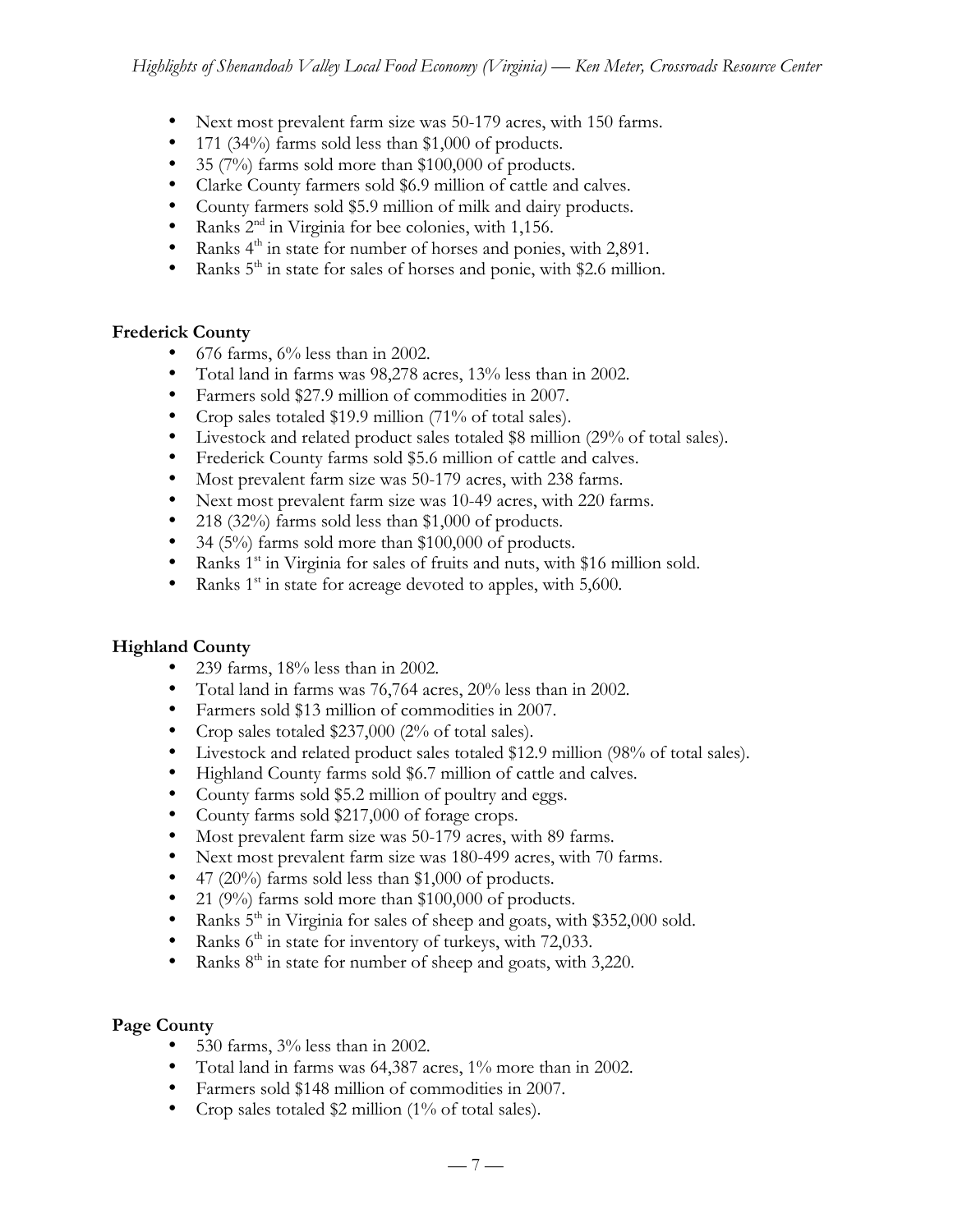- Livestock and related product sales totaled \$146 million (99% of total sales).
- Most prevalent farm size was 10-49 acres, with 196 farms.
- Next most prevalent farm size was 50-179 acres, with 163 farms.
- 114 (22%) farms sold less than \$1,000 of products.
- 136 (26%) farms sold more than \$100,000 of products.
- Page County farms sold \$7.2 million of cattle and calves.
- Ranks  $2^{nd}$  in Virginia for sales of poultry and eggs, with a total of \$136 million sold.
- Ranks  $2<sup>nd</sup>$  in state for number of pullets for laying flock replacement.
- Ranks  $3<sup>rd</sup>$  in state for sales of livestock and products.
- Ranks 3rd in Virginia for inventory of broiler chickens, with over 7 million.
- Ranks  $3<sup>rd</sup>$  in state for inventory of turkeys, with 902,211.<br>• Ranks  $4<sup>th</sup>$  in Viroinia for farm product sales
- Ranks 4<sup>th</sup> in Virginia for farm product sales.
- Ranks  $4<sup>th</sup>$  in state for inventory of laying hens, with 248,956.
- Ranks 8<sup>th</sup> in state for sales of horses and ponies, although sales data were suppressed by USDA in an effort to protect confidentiality.

# **Rockbridge County**

- 805 farms, 2% more than in 2002.
- Total land in farms was 138,315 acres, 12% less than in 2002.
- Farmers sold \$19.7 million of commodities in 2007.
- Crop sales totaled \$3.8 million (19% of total sales).
- Livestock and related product sales totaled \$15.9 million (81% of total sales).
- Rockbridge County farms sold \$10.2 million of cattle and calves.
- County farms sold \$3 million of milk and dairy products.
- Most prevalent farm size was 50-179 acres, with 292 farms.
- Next most prevalent farm size was 10-49 acres, with 242 farms.
- 211 (26%) farms sold less than  $$1,000$  of products.
- 29 (4%) farms sold more than \$100,000 of products.
- Ranks  $8<sup>th</sup>$  in Virginia for sales of forage crops, with a total of \$2.3 million sold.
- Ranks  $9<sup>th</sup>$  in state for inventory of turkeys, with 53,432.

## **Rockingham County**

- 1,970 farms, 4% less than in 2002.
- Total land in farms was 233,087 acres, 6% less than in 2002.
- Farmers sold \$534 million of commodities in 2007.
- Crop sales totaled \$20 million (4% of total sales).
- Livestock and related product sales totaled \$514 million (96% of total sales).
- Most prevalent farm size was 50-179 acres, with 736 farms.
- Next most prevalent farm size was 10-49 acres, with 607 farms.
- 348 (18%) farms sold less than \$1,000 of products.
- 623 (32%) farms sold more than \$100,000 of products.
- Rockingham County holds the  $4<sup>th</sup>$ -largest inventory of turkeys in the nation.
- The county ranks  $5<sup>th</sup>$  in the U.S. for sales of poultry and eggs.
- Ranks 1<sup>st</sup> in Virginia for value of agricultural products sold.
- Ranks  $1<sup>st</sup>$  in state for value of livestock and related products sold.
- Ranks  $1<sup>st</sup>$  in Virginia for value of poultry and eggs sold, with \$378 million.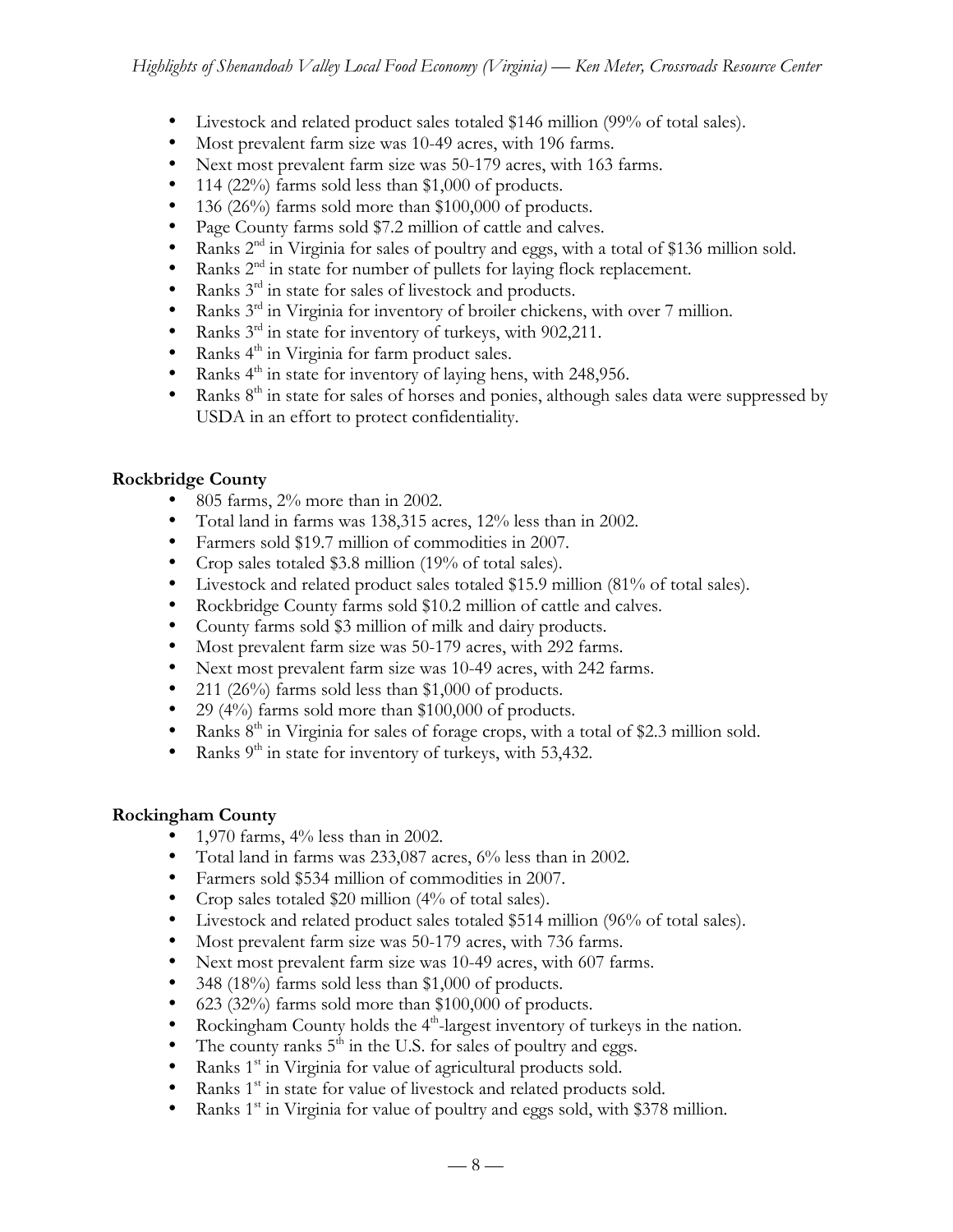- Ranks 1<sup>st</sup> in state for value of milk and dairy products sold, with \$85 million.
- Ranks  $1<sup>st</sup>$  in Virginia for value of cattle and calves sold, with \$49 million.
- Ranks  $1<sup>st</sup>$  in Virginia for acreage devoted to corn silage.
- Ranks  $1<sup>st</sup>$  in state for inventory of broiler chickens, with 13.4 million.
- Ranks  $1<sup>st</sup>$  in Virginia for inventory of turkeys, with over 3 million.
- Ranks  $1<sup>st</sup>$  in Virginia for inventory of laying hens, with 1.1 million.
- Ranks  $1<sup>st</sup>$  in state for inventory of pullets for laying flock replacement, with 415,761.
- Ranks  $1<sup>st</sup>$  in state for inventory of cattle and calves, with 116,190.
- Ranks  $2<sup>nd</sup>$  in Virginia for acres devoted to forage, with 52,115.
- Ranks 2<sup>nd</sup> in state for acres devoted to barley, with 2,370.
- Ranks  $2<sup>nd</sup>$  in state for sales of sheep and goats, with \$545,000.<br>• Ranks  $3<sup>rd</sup>$  in Virginia for sales of fruits and nuts, with \$6 million
- Ranks 3<sup>rd</sup> in Virginia for sales of fruits and nuts, with \$6 million sold.
- Ranks  $9<sup>th</sup>$  in state for acreage devoted to corn for grain.

# **Shenandoah County**

- 1,043farms, 5% more than in 2002.
- Total land in farms was 141,286 acres, 6% more than in 2002.
- Farmers sold \$101.6 million of commodities in 2007.
- Crop sales totaled \$11.3 million (11% of total sales).
- Livestock and related product sales totaled \$90.3 million (89% of total sales).
- Shenandoah Valley farms sold \$16 million of cattle and calves.
- Most prevalent farm size was 10-49 acres, with 399 farms.
- Next most prevalent farm size was 50-179 acres, with 339 farms.
- 239 (23%) farms sold less than \$1,000 of products.
- 115 (77%) farms sold more than \$100,000 of products.
- Ranks  $3^{rd}$  in Virginia for acres devoted to apples, but acreage was suppressed by USDA in an effort to protect confidentiality.
- Ranks  $4^{\text{th}}$  in state for sales of sheep and goats, with \$396,000.<br>• Ranks  $4^{\text{th}}$  in state for inventory of broiler chickens, with 3.4 m
- Ranks 4<sup>th</sup> in state for inventory of broiler chickens, with 3.4 million.
- Ranks  $4<sup>th</sup>$  in state for inventory of turkeys, with 435.642.
- Ranks 5<sup>th</sup> in Virginia for sales of agricultural commodities.
- Ranks  $5<sup>th</sup>$  in state for sales of livestock and related products.
- Ranks  $5<sup>th</sup>$  in Virginia for sales of poultry and eggs, with \$66 million.
- Ranks  $5^{\text{th}}$  in state for inventory of pullets for laying flock replacement.<br>• Ranks  $5^{\text{th}}$  in state for sales of fruits and puts, with \$4 million
- Ranks  $5^{\text{th}}$  in state for sales of fruits and nuts, with \$4 million.<br>• Ranks  $7^{\text{th}}$  in Virginia for acreage devoted to corn for silage.
- Ranks  $7<sup>th</sup>$  in Virginia for acreage devoted to corn for silage.<br>• Ranks  $8<sup>th</sup>$  in state for inventory of laving hens, with 58,092.
- Ranks  $8<sup>th</sup>$  in state for inventory of laying hens, with 58,092.
- Ranks 9<sup>th</sup> in state for sales of milk and dairy products, with \$6.8 million.
- Ranks  $9<sup>th</sup>$  in Virginia for inventory of cattle and calves, with 40,641.

# **Warren County**

- 387 farms, 7% more than in 2002.
- Total land in farms was 47,635 acres, 3% less than in 2002.
- Farmers sold \$5.6 million of commodities in 2007.
- Crop sales totaled \$1.2 million (22% of total sales).
- Livestock and related product sales totaled \$4.4 million (78% of total sales).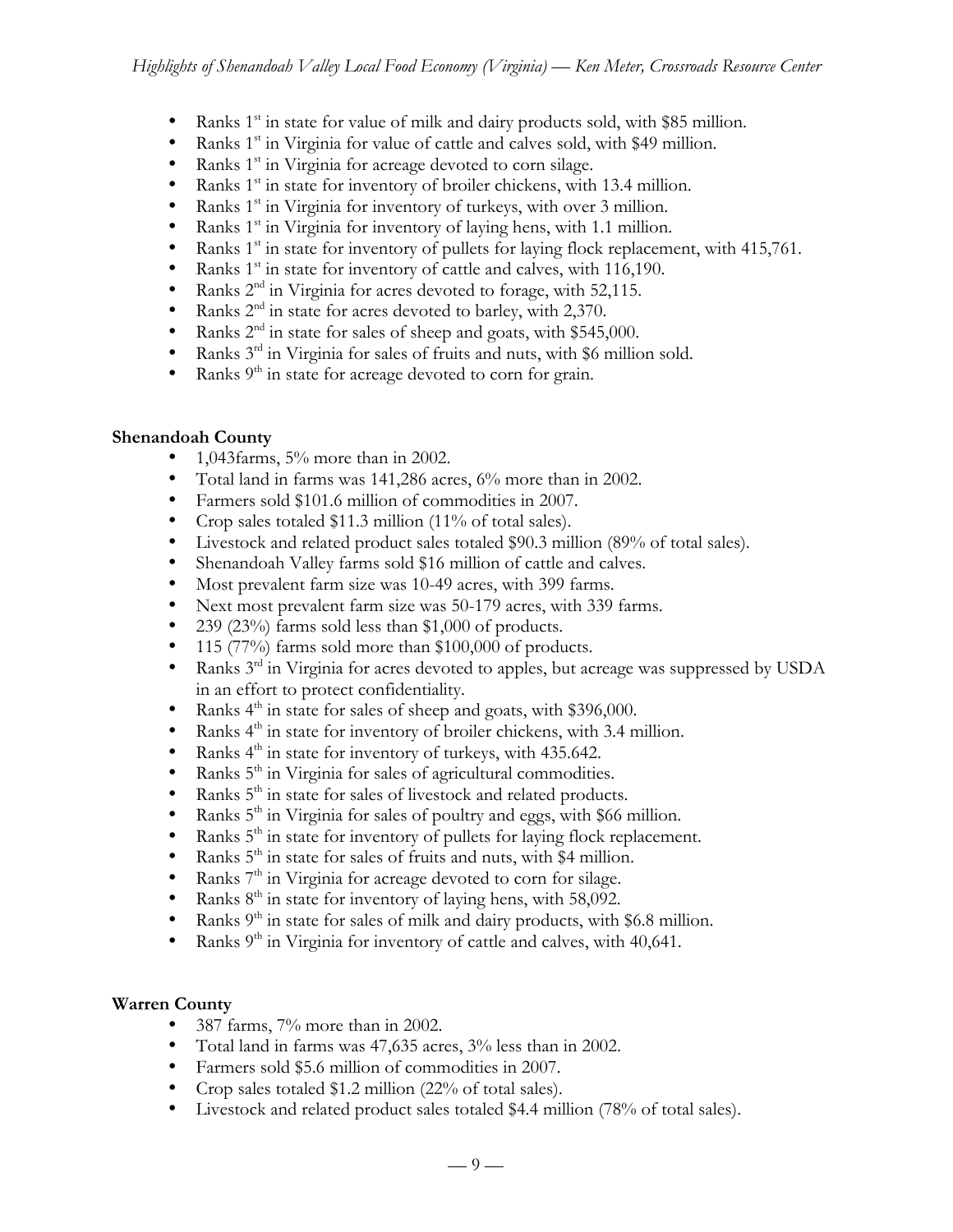- Warren County farms sold \$2.9 million of cattle and calves.
- Most prevalent farm size was 10-49 acres, with 149 farms.
- Next most prevalent farm size was 50-179 acres, with 131 farms.
- 132 (34%) farms sold less than \$1,000 of products.
- 8 (2%) farms sold more than \$100,000 of products.

# **State of Virginia highlights (Agriculture Census 2007):**

- Virginia had 47,383 farms in 2007, slightly less than the 47,606 farms in 2002.
- Ranks  $5<sup>th</sup>$  in the nation in tobacco sales, out of 17 tobacco-producing states.
- Ranks  $6^{\text{th}}$  in U.S. for inventory of turkeys.<br>• Ranks  $7^{\text{th}}$  in U.S. for sales of horses and no
- Ranks 7<sup>th</sup> in U.S. for sales of horses and ponies.
- Ranks  $9<sup>th</sup>$  in nation for aquaculture sales.
- Ranks  $30<sup>th</sup>$  in nation for sales of crops and livestock.
- Total sales of farm commodities totaled \$2.9 billion, a 23% increase over 2002.
- \$858 million of farm sales (30%) came from selling crops.
- \$2.0 billion of farm sales (70%) came from selling livestock and products.
- Government payments to farmers totaled \$55 million in both 2007 and 2002.
- Virginia farms covered 8.1 million acres.
- Average size of a farm was 171 acres, down 6% from 2002.
- The most prevalent farm size was 50-179 acres, with 17,500 farms.
- The next most prevalent farm size was 10-49 acres, with 15,000.
- The third most prevalent farm size was 180-499 acres, with 8,000 farms.
- 1,000 farms managed more than 1,000 acres.
- 14,738 (31%) farms sold less than \$1,000 of products, by far the largest sales category.
- 3,728 (7.8%) farms sold more than \$100,000 of products.
- 2,855 state farms earned \$29 million selling products directly to consumers, \$12 million (72%) more than in 2002, when 2,513 farms sold \$17 million of products directly.
- Direct food sales from farms account for more sales than the state's  $17<sup>th</sup>$ -largest crop, potatoes.
- 311 farms devoted 13,502 acres to organic production. This included 6,907 acres of harvested cropland, 5,042 acres of pastureland, and 6,585 acres on 241 farms undergoing organic conversion.
- 266 of these organic farms sold \$14.6 million of organic products, including \$3.5 million of crops (this may include ornamental and greenhouse crops), \$241,000 of livestock and poultry, and \$10.9 million of products from livestock and poultry (such as milk or eggs).
- 335 farms market through community supported agriculture (CSA).
- 2,058 state farms produce value-added products.
- 10,883 farms use conservation methods.
- 11,618 farms practice rotational management or intensive grazing.
- 392 farms generate energy or electricity on the farm.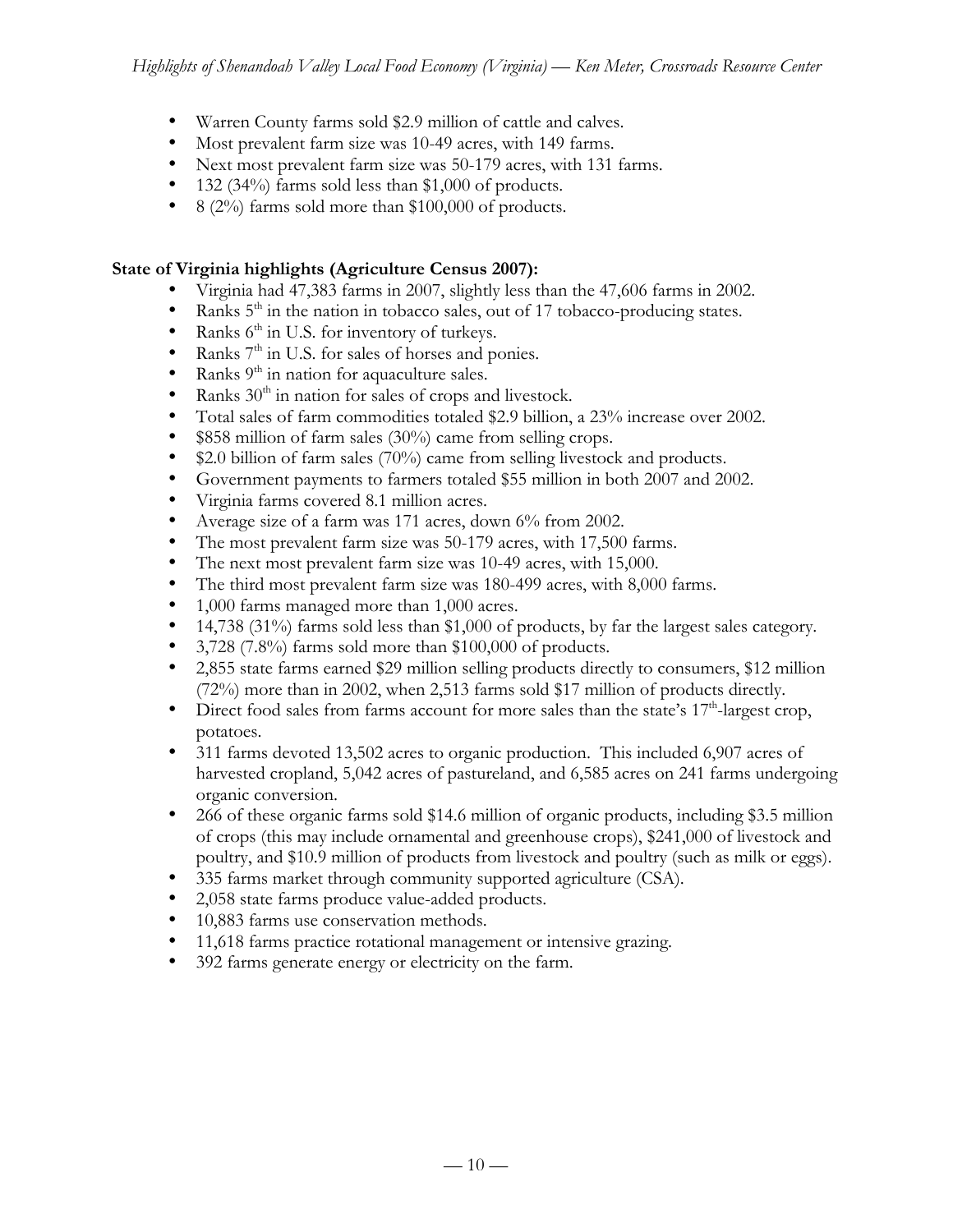# **Top 25 products sold by Virginia farmers, 2008**

(Source: USDA Economic Research Service) *(See chart on next page)*

|                |                    | \$ millions    |
|----------------|--------------------|----------------|
| 1              | <b>Broilers</b>    | 563            |
| $\overline{c}$ | Cattle and calves  | 396            |
| $\overline{3}$ | Dairy products     | 371            |
| $\overline{4}$ | Turkeys            | 271            |
| 5              | Greenhouse/nursery | 256            |
| 6              | Corn               | 153            |
| 7              | Wheat              | 135            |
| 8              | Soybeans           | 134            |
| 9              | Tobacco            | 83             |
| 10             | Chicken eggs       | 77             |
| 11             | Hogs               | 62             |
| 12             | Hay                | 56             |
| 13             | Tomatoes           | 51             |
| 14             | Aquaculture        | 43             |
| 15             | Cotton             | 36             |
| 16             | Apples             | 30             |
| 17             | Potatoes           | 23             |
| 18             | Peanuts            | 13             |
| 19             | Grapes             | 10             |
| 20             | Corn, sweet        | 5              |
| 21             | Sheep and lambs    | 5              |
| 22             | Barley             | $\overline{4}$ |
| 23             | Peaches            | $\mathfrak{Z}$ |
| 24             | Watermelons        | $\mathfrak{Z}$ |
| 25             | Farm chickens      | $\overline{2}$ |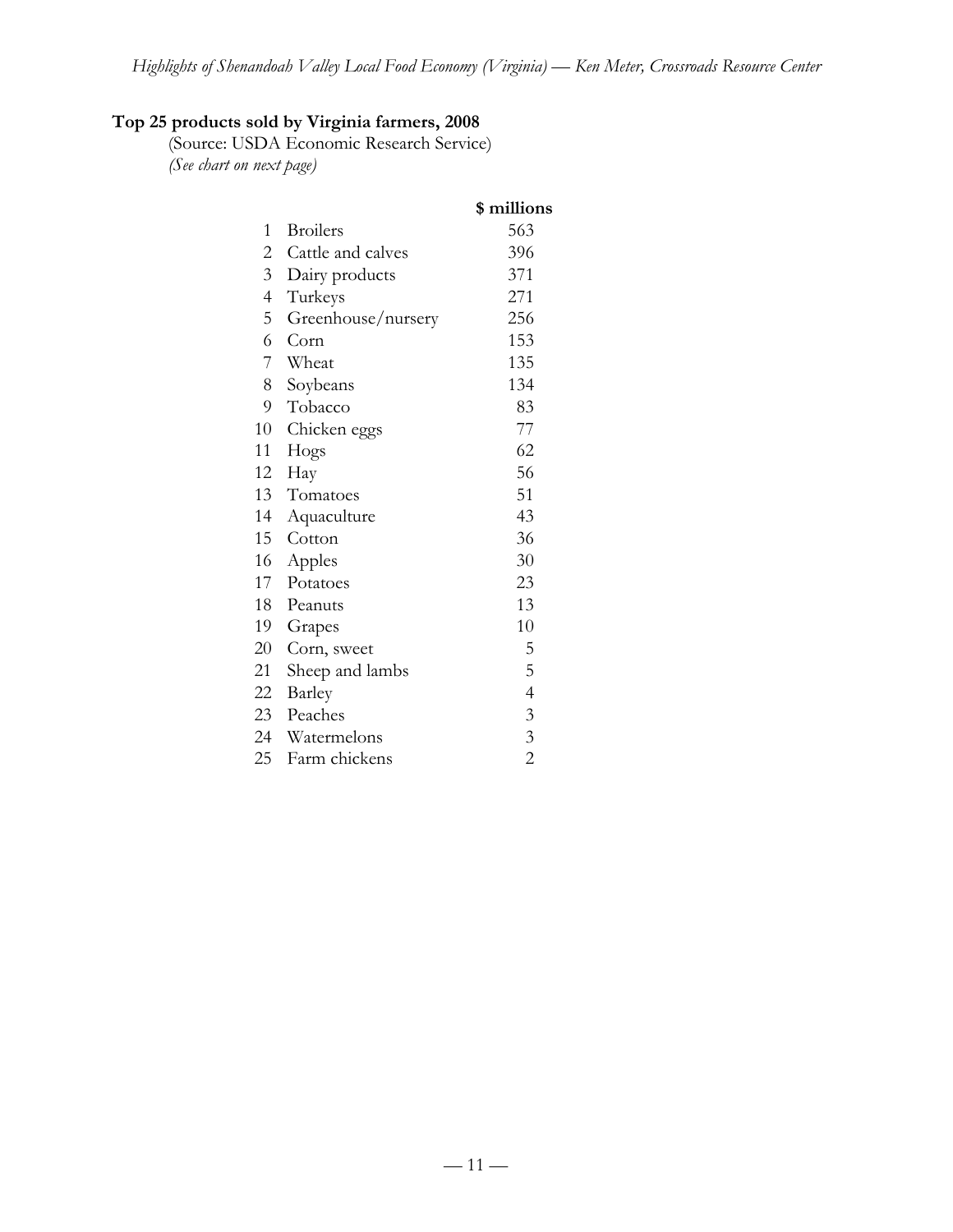# **Top 25 products sold by Virginia farmers, 2008**

(Source: USDA Economic Research Service) *(See table on previous page)*



# **Top 25 farm products in Virginia, 2008**

## **Balance of Cash Receipts and Production Costs (BEA):**

Shenandoah Valley Region ranchers and farmers sell \$1.08 billion of food commodities per year (1978-2008 average), spending \$997 million to raise them, for an average gain of \$86 million each year. Note that farm expenditures compiled by the BEA are higher than those recorded by the USDA Agriculture Census (above).

Overall, farm producers have earned a surplus of \$2.7 billion since 1978. Total region cash flow has been positive most years since 1978. Nevertheless, the cash return from farming has been declining since 1993, and in 2003 and 2008 farmers experienced a negative cash flow from producing crops and livestock. Moreover, 56% of the region's farms and ranches reported net losses in 2007 (Ag Census). Shenandoah Valley Region farmers and ranchers earned \$116 million less by selling commodities in 2008 than they earned in 1969 (in 2008 dollars).

Farmers and ranchers earn another \$41 million per year of farm-related income — primarily custom work, and rental income (thirty-one year average for 1978-2008). Federal farm support payments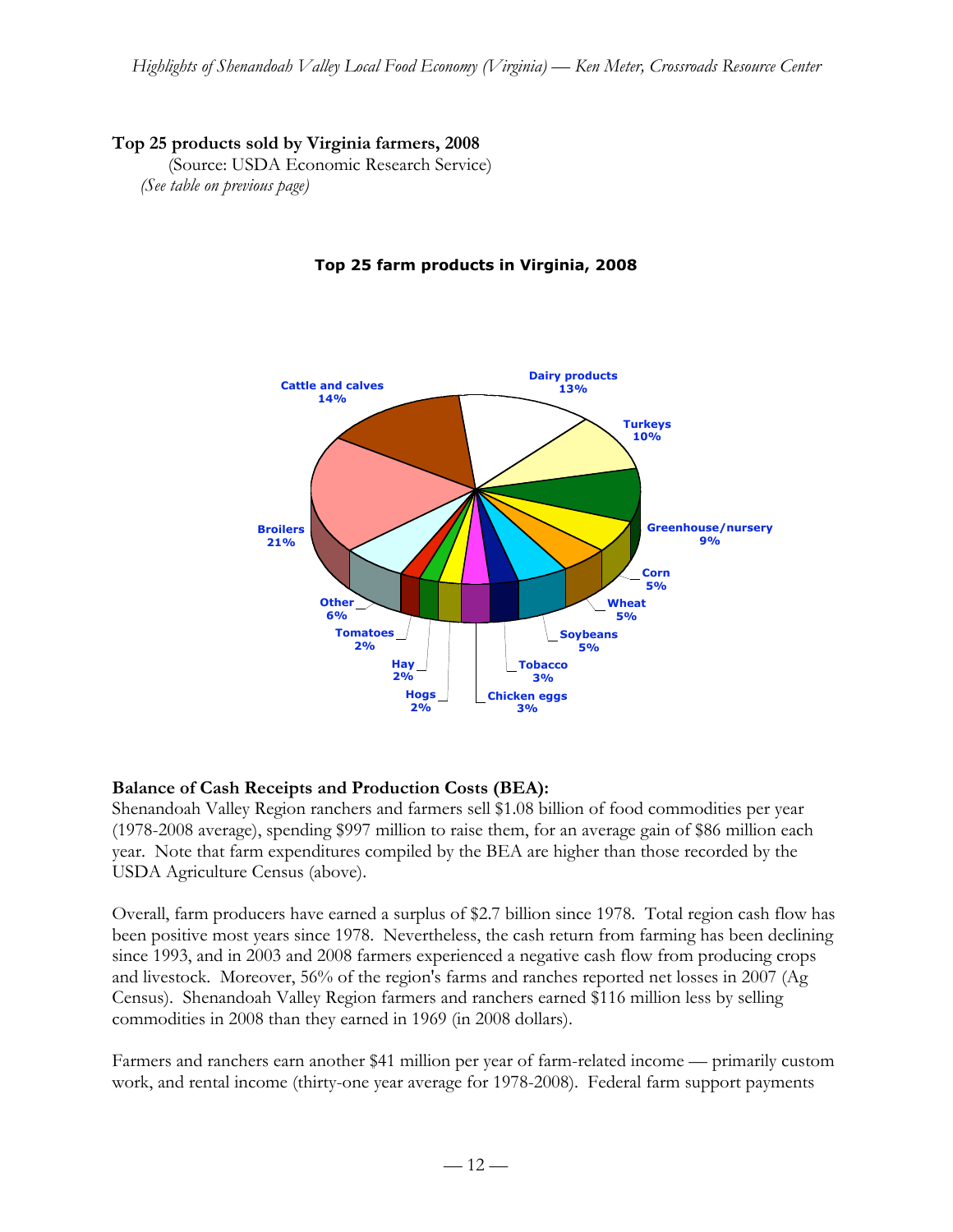are relatively small, and reporting has been inconsistent, so many data points are not available. Federal subsidies appear to have peaked at \$35 million in 2003, and fell to \$6.6 million in 2008.

#### **The region's consumers:**

Shenandoah Valley Region consumers spend \$1.2 billion buying food each year, including \$691 million for home use. Most of this food is produced outside the region. Only \$4.3 million of food products (0.4% of farm cash receipts) are sold by farmers directly to consumers.

Estimated change in net assets for all region households combined was a loss of \$210 million in 2008 (BLS).

#### **Farm and food economy summary:**

Farmers gain \$86 million each year producing food commodities, but spend an estimated \$440 million buying inputs from external suppliers, for a total loss of \$350 million to the region.

Meanwhile, consumers spend over \$1 billion buying food sourced outside the region. Thus, total loss to the region is \$1.3 billion of potential wealth *each year*. This loss amounts to more than the value of all food commodities sold in the region.

# **Household Consumer Markets for food**

#### **Shenandoah Valley Region: markets for food eaten at home (2008):**

*Shenandoah Valley purchase \$1.2 billion of food for household use, including \$691 million to eat at home:*

|                                     | millions |
|-------------------------------------|----------|
| Meats, poultry, fish, and eggs      | \$167    |
| Fruits & vegetables                 | 115      |
| Cereals and bakery products         | 93       |
| Dairy products                      | 78       |
| "Other," incl. sweets, fats, & oils | 239      |

If Valley consumers purchased 15% of the food they need for home use directly from farmers, it would produce \$103 million of farm income.

## **Augusta County: markets for food eaten at home (2008):**

*Augusta County consumers purchase \$288 million of food for household use, including \$164 million to eat at home:*

|                                     |   | millions |
|-------------------------------------|---|----------|
| Meats, poultry, fish, and eggs      | S | 39.7     |
| Fruits & vegetables                 |   | 27.3     |
| Cereals and bakery products         |   | 22.2     |
| Dairy products                      |   | 18.5     |
| "Other," incl. sweets, fats, & oils |   | 56.8     |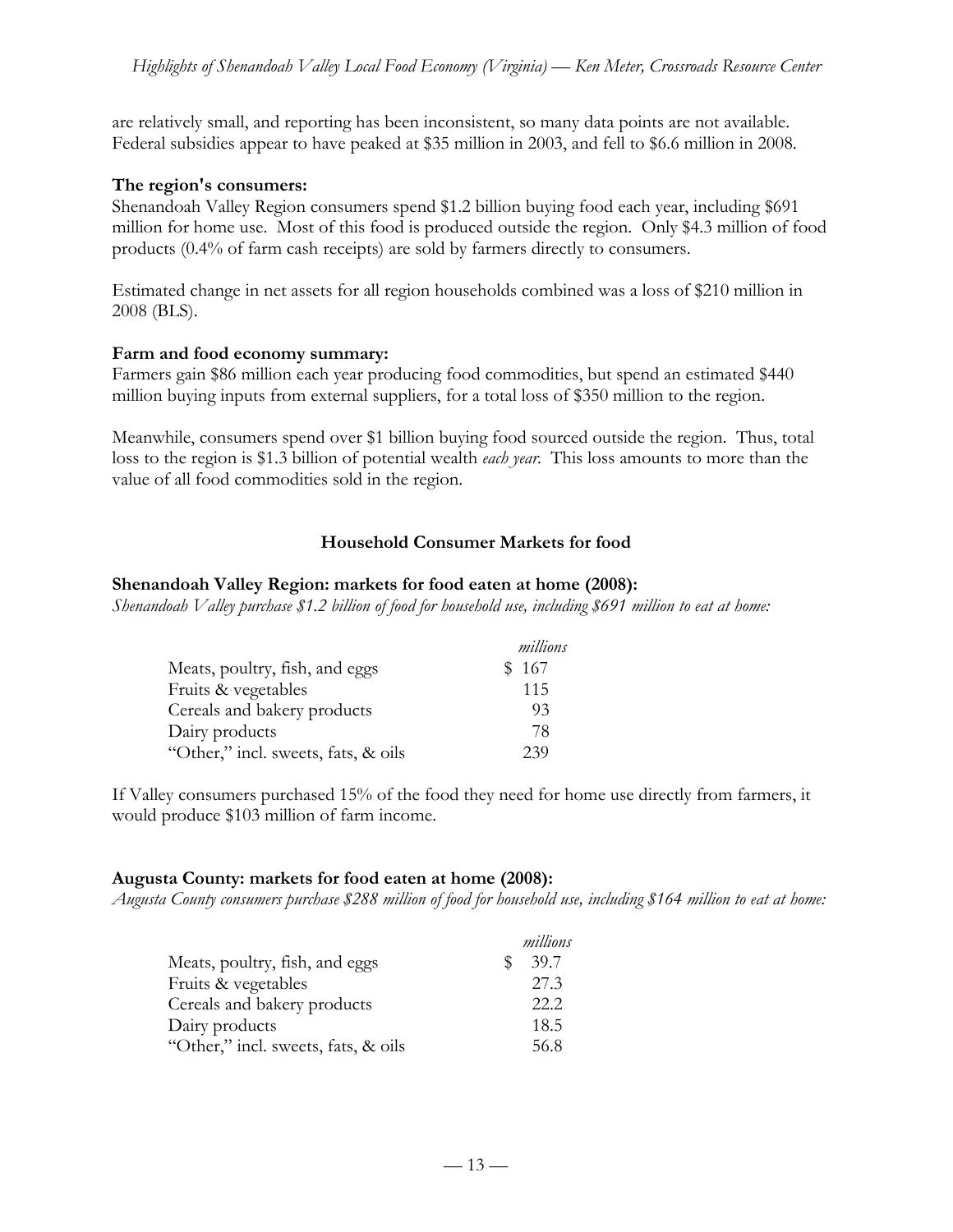#### **Bath County: markets for food eaten at home (2008):**

*Bath County consumers purchase \$11 million of food for household use, including \$6 million to eat at home:*

|                                     | millions |
|-------------------------------------|----------|
| Meats, poultry, fish, and eggs      | 1.5      |
| Fruits & vegetables                 | 11       |
| Cereals and bakery products         | 09       |
| Dairy products                      | 0.7      |
| "Other," incl. sweets, fats, & oils | 2.2      |

#### **Clarke County: markets for food eaten at home (2008):**

*Clarke County consumers purchase \$36 million of food for household use, including \$20 million to eat at home:*

|                                     |   | millions |
|-------------------------------------|---|----------|
| Meats, poultry, fish, and eggs      | S | 4.9      |
| Fruits & vegetables                 |   | 3.4      |
| Cereals and bakery products         |   | 2.7      |
| Dairy products                      |   | 2.3      |
| "Other," incl. sweets, fats, & oils |   | 70       |

#### **Frederick County: markets for food eaten at home (2008):**

*Frederick County consumers purchase \$244 million of food for household use, including \$140 million to eat at home:*

|                                     | millions |
|-------------------------------------|----------|
| Meats, poultry, fish, and eggs      | 33.7     |
| Fruits & vegetables                 | 23.2     |
| Cereals and bakery products         | 15.7     |
| Dairy products                      | 18.9     |
| "Other," incl. sweets, fats, & oils | 48.3     |

## **Highland County: markets for food eaten at home (2008):**

*Highland County consumers purchase \$5.8 million of food for household use, including \$3.3 million to eat at home:*

|                                     | millions       |
|-------------------------------------|----------------|
| Meats, poultry, fish, and eggs      | 0.8            |
| Fruits & vegetables                 | 0.6            |
| Cereals and bakery products         | 0.4            |
| Dairy products                      | 0.4            |
| "Other," incl. sweets, fats, & oils | 1 <sub>1</sub> |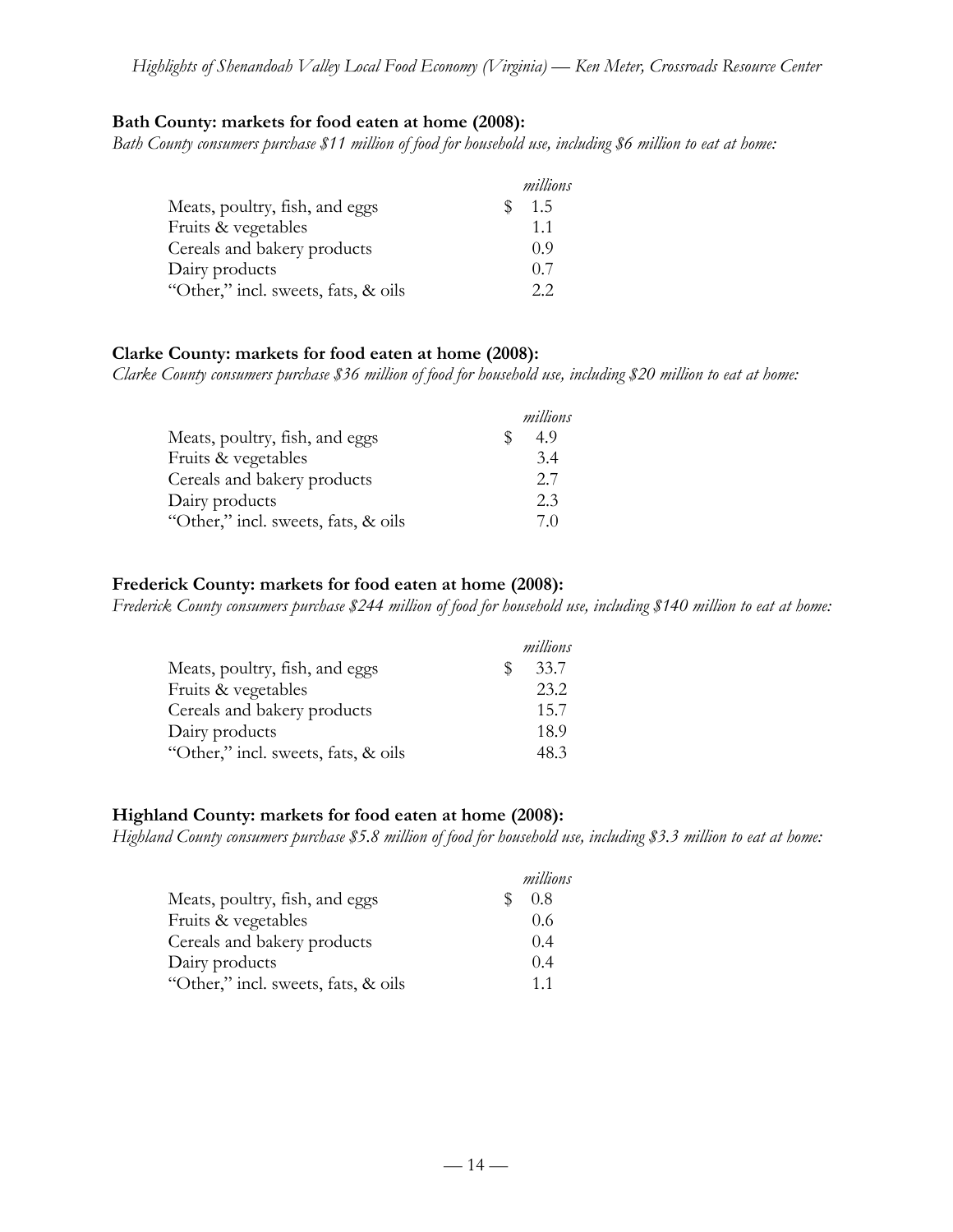#### **Page County: markets for food eaten at home (2008):**

*Page County consumers purchase \$59 million of food for household use, including \$34 million to eat at home:*

|                                     | millions |
|-------------------------------------|----------|
| Meats, poultry, fish, and eggs      | 8.1      |
| Fruits & vegetables                 | 5.6      |
| Cereals and bakery products         | 4.6      |
| Dairy products                      | 3.8      |
| "Other," incl. sweets, fats, & oils | 11.7     |

#### **Rockbridge County: markets for food eaten at home (2008):**

*Rockbridge County consumers purchase \$84 million of food for household use, including \$48 million to eat at home:*

|                                     |     | millions |
|-------------------------------------|-----|----------|
| Meats, poultry, fish, and eggs      | SS. | 11.7     |
| Fruits & vegetables                 |     | 8.0      |
| Cereals and bakery products         |     | 6.5      |
| Dairy products                      |     | 5.4      |
| "Other," incl. sweets, fats, & oils |     | 16.7     |

#### **Rockingham County: markets for food eaten at home (2008):**

*Rockingham County consumers purchase \$290 million of food for household use, including \$166 million to eat at home:*

|                                     |   | millions |
|-------------------------------------|---|----------|
| Meats, poultry, fish, and eggs      | S | 40.0     |
| Fruits & vegetables                 |   | 27.6     |
| Cereals and bakery products         |   | 22.4     |
| Dairy products                      |   | 18.6     |
| "Other," incl. sweets, fats, & oils |   | 57.3     |

## **Shenandoah County: markets for food eaten at home (2008):**

*Shenandoah County consumers purchase \$100 million of food for household use, including \$57 million to eat at home:*

|                                     |   | millions |
|-------------------------------------|---|----------|
| Meats, poultry, fish, and eggs      | S | 13.8     |
| Fruits & vegetables                 |   | 9.5      |
| Cereals and bakery products         |   | 77       |
| Dairy products                      |   | 6.4      |
| "Other," incl. sweets, fats, & oils |   | 19.8     |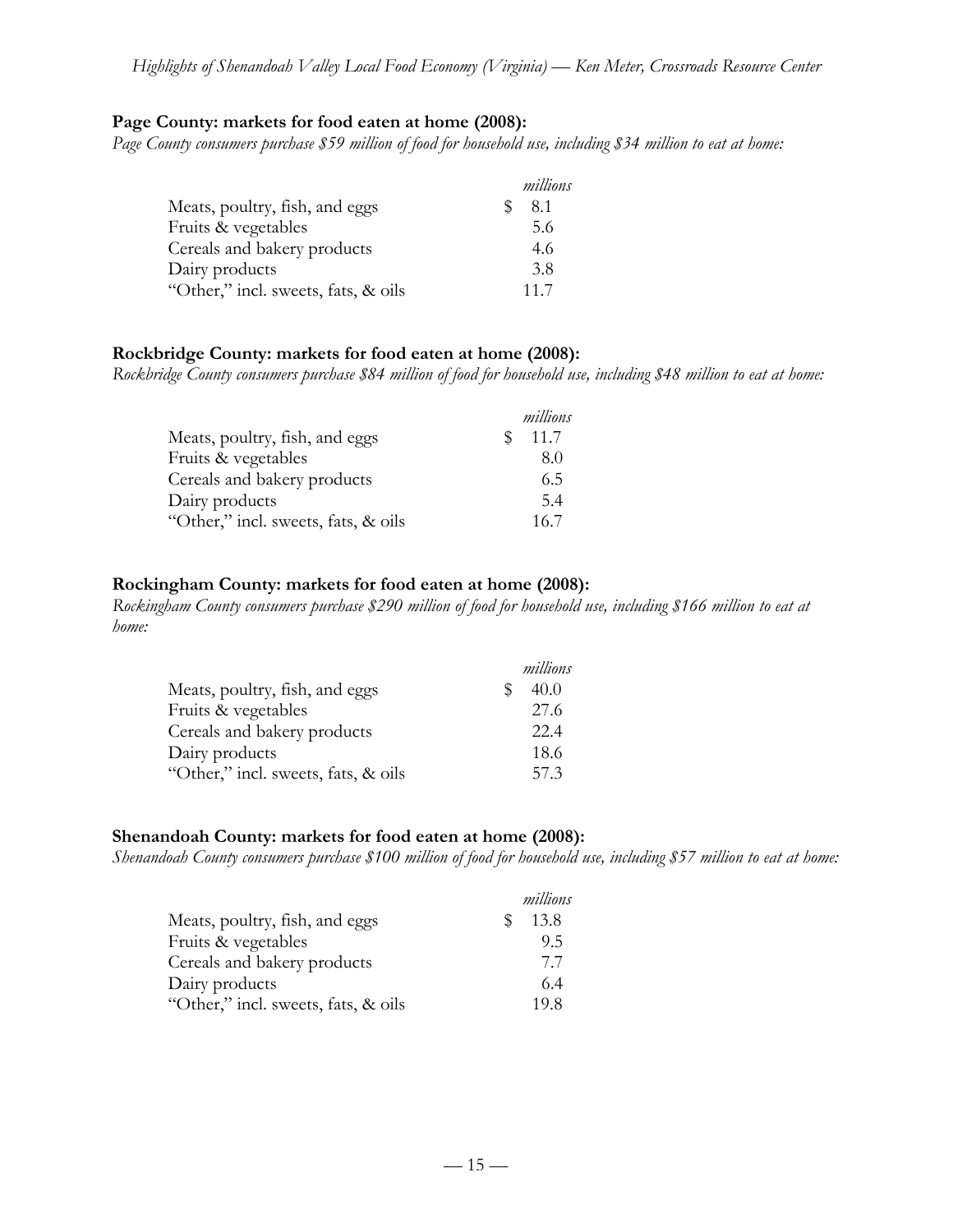#### **Warren County: markets for food eaten at home (2008):**

*Warren County consumers purchase \$90 million of food for household use, including \$51 million to eat at home:*

|                                     | millions |
|-------------------------------------|----------|
| Meats, poultry, fish, and eggs      | 12.4     |
| Fruits & vegetables                 | 85       |
| Cereals and bakery products         | 6.9      |
| Dairy products                      | 5.8      |
| "Other," incl. sweets, fats, & oils | 177      |

## **Charlottesville Metro Area: markets for food eaten at home (2008):**

*Charlottesville Metro consumers purchase \$476 million of food for household use, including \$272 million to eat at home:*

|                                     | millions |
|-------------------------------------|----------|
| Meats, poultry, fish, and eggs      | 66       |
| Fruits & vegetables                 | 45       |
| Cereals and bakery products         | 37       |
| Dairy products                      | 31       |
| "Other," incl. sweets, fats, & oils | 94       |

#### **State of Virginia: markets for food eaten at home (2008):**

*Virginia consumers purchase \$19 billion of food for household use, including \$11 billion to eat at home:*

|                                     | millions |
|-------------------------------------|----------|
| Meats, poultry, fish, and eggs      | \$2,629  |
| Fruits & vegetables                 | 1,808    |
| Cereals and bakery products         | 1,472    |
| Dairy products                      | 1,222    |
| "Other," incl. sweets, fats, & oils | 3,764    |

#### **Washington, DC, Metro Area: markets for food eaten at home (2008):**

*Washington Metro consumers purchase \$22.4 billion of food for household use, including \$12.8 billion to eat at home:*

| millions |
|----------|
| \$3,089  |
| 2,126    |
| 1,730    |
| 1,436    |
| 4,423    |
|          |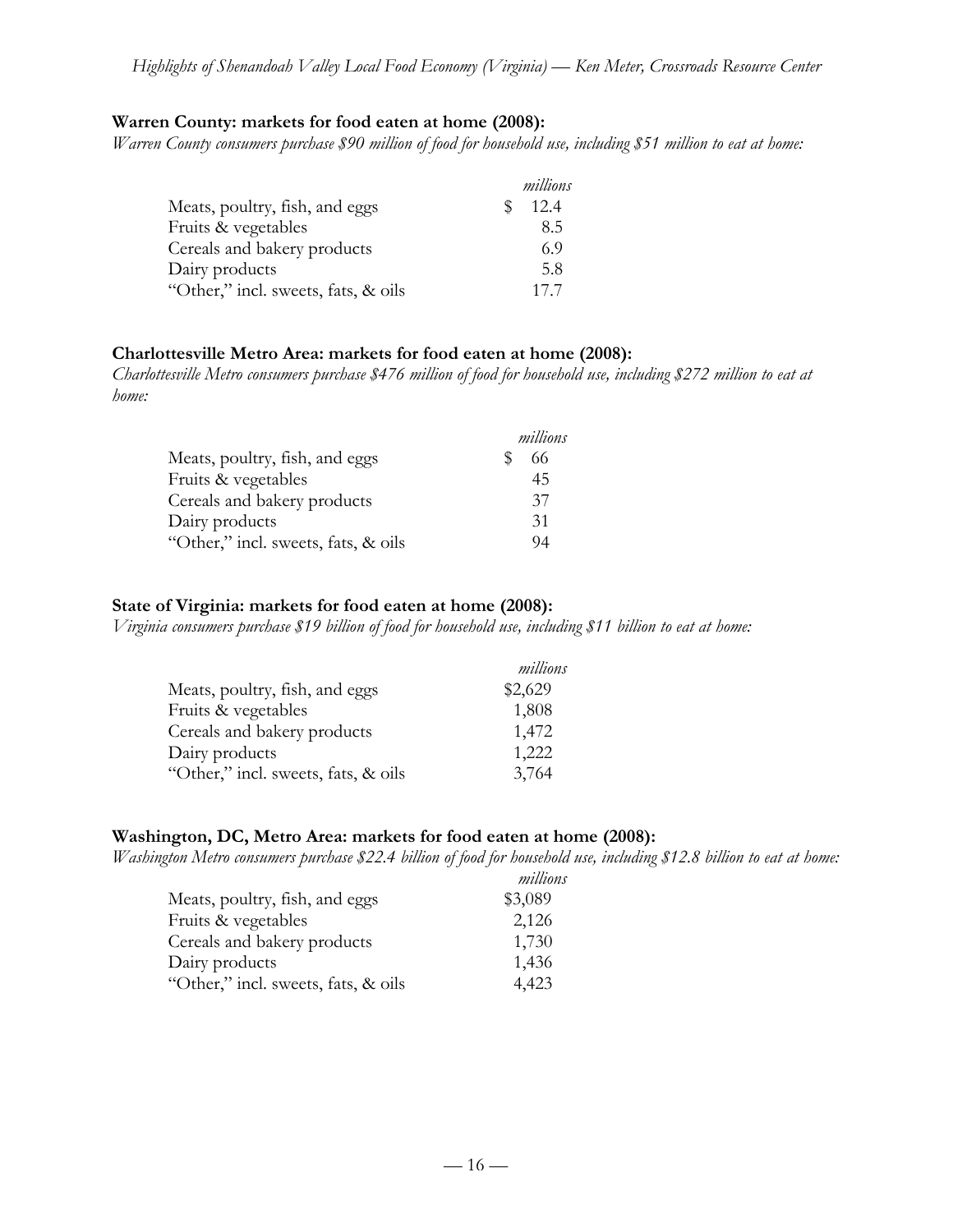## **One Institutional Market for Food**

Compiled by Matt Benson Community Viability Specialist, Virginia Cooperative Extension Telephone: (540) 687-1097 E-mail: mcbenson@vt.edu *Used with permission*

#### **Counties and Cities of the Central Shenandoah Valley Region**

|                        | Cost of Total  |  |
|------------------------|----------------|--|
|                        | School         |  |
| <b>School Division</b> | Food Services* |  |
| Augusta County         | \$4,260,252    |  |
| <b>Bath County</b>     | 526,522        |  |
| Buena Vista            | 413,559        |  |
| Harrisonburg           | 3,684,473      |  |
| <b>Highland County</b> | 169,697        |  |
| Lexington              | 162,283        |  |
| Rockbridge County      | 1,105,999      |  |
| Rockingham County      | 4,317,141      |  |
| Staunton               | 1,072,273      |  |
| Waynesboro             | 1,210,195      |  |
| TOTAL                  | \$16,922,394   |  |

\* Represents expenditures for providing food to students and staff, including preparing and serving meals for school-related activities and includes expenditures incurred for technology-related activities, as well as software, hardware, and infrastructure purchases [Benson].

\*\* As a rule of thumb, national data show that an average of 42% of the total cost of food service is the actual cost of food, so total market listed here would be about \$7 million [Meter].